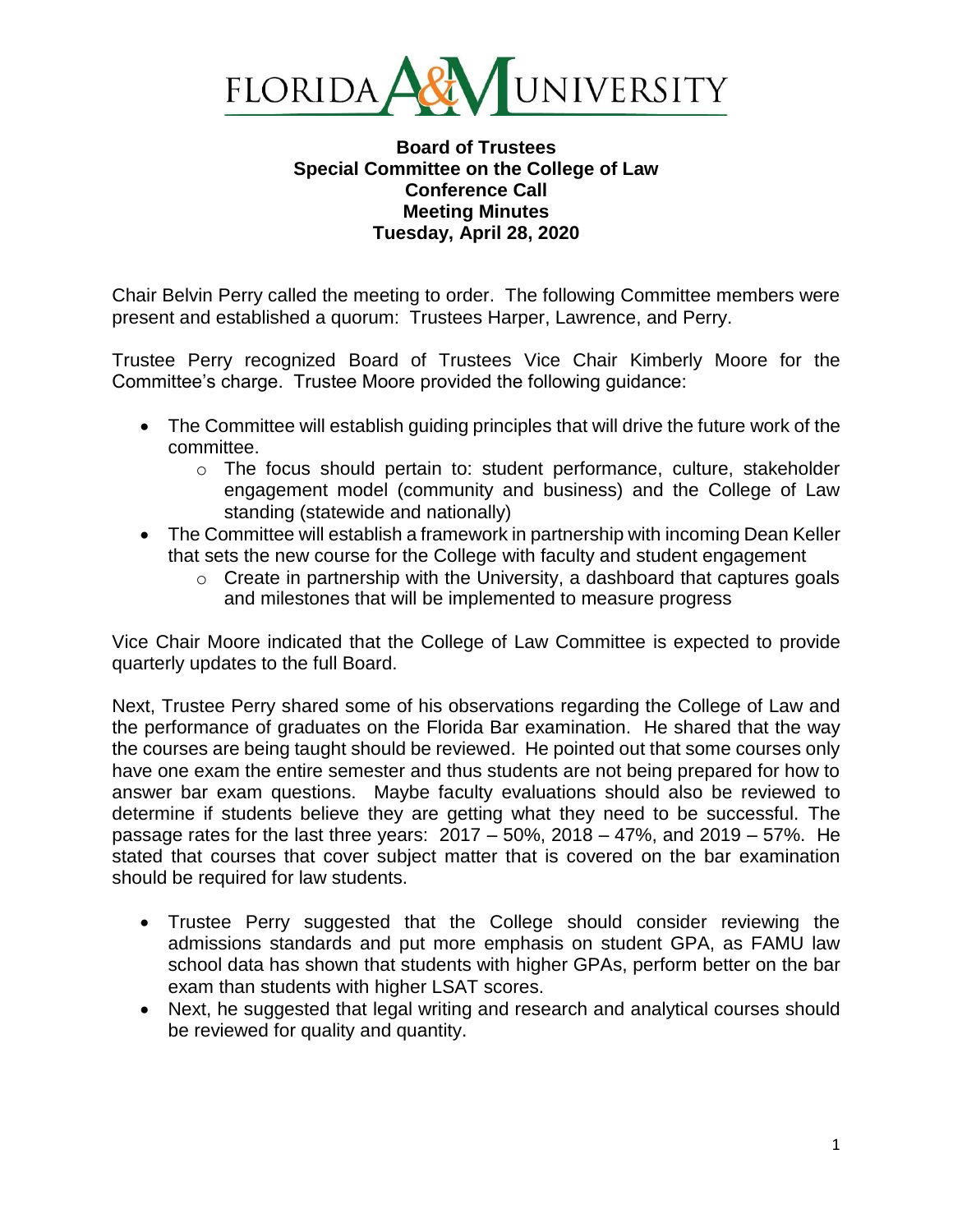

Trustee Perry asked for input from the Committee. He said that at the end of the meeting the Committee needed to have some direction and map out strategies regarding what it needed to do.

Trustee Harper observed that based on the reports she reviewed, the curriculum didn't appear to cover all tested subjects and may not be coordinated well amongst the professors. She suggested that the College should address the sequence of the curriculum and start bar preparation at year one. Based on student feedback, she surmised that students want credit for key courses that lead to better student outcomes. She suggested that the College needs consistent and reliable data that it can benchmark and measure itself against. The College should also engage with VP Barrington to coordinate the data. Trustee Harper suggested the need for professional development regarding teaching methodologies for faculty. She suggested that wrap-around services are necessary to close gaps and provide additional support. The College should coordinate with the main campus to coordinate early intervention strategies using predictive analytic tools. As a final point, Trustee Harper stated that students perceived that some faculty members were not familiar with the bar examination.

Trustee Lawrence shared five points that should be considered:

- 1. First year law students need to be connected with BarBri for all three years of law school.
- 2. Look at the culture at the College to ensure that all students feel respected and care about.
- 3. Students should be required to take every course that is related to the bar exam.
- 4. Consider whether the College has the right bottom-line score for the LSAT.
- 5. Find out to what extent students enter the College then transfer to another law school after the first year.

Trustee Perry shared admissions data for the law schools in Florida:

|                                         | <b>Median LSAT scores</b> | <b>Median GPA</b> |
|-----------------------------------------|---------------------------|-------------------|
| University of Florida                   | 157                       | 3.5               |
| <b>Florida State University</b>         | 158                       | 3.52              |
| University of Miami                     | 157                       | 3.36              |
| <b>Florida International University</b> | 156                       | 3.63              |
| <b>Stetson University</b>               | 154                       | 3.27              |
| <b>Barry University</b>                 | 146                       | 2.96              |
| <b>Ava Maria University</b>             | 148                       | 3.0               |
| <b>St. Thomas University</b>            | 147                       | 3.06              |
| <b>Florida A&amp;M University</b>       | 146                       | 3.0               |
| <b>Florida Coastal</b>                  | 144                       | 2.88              |
| Nova Southeastern University            | 149                       | 3.1               |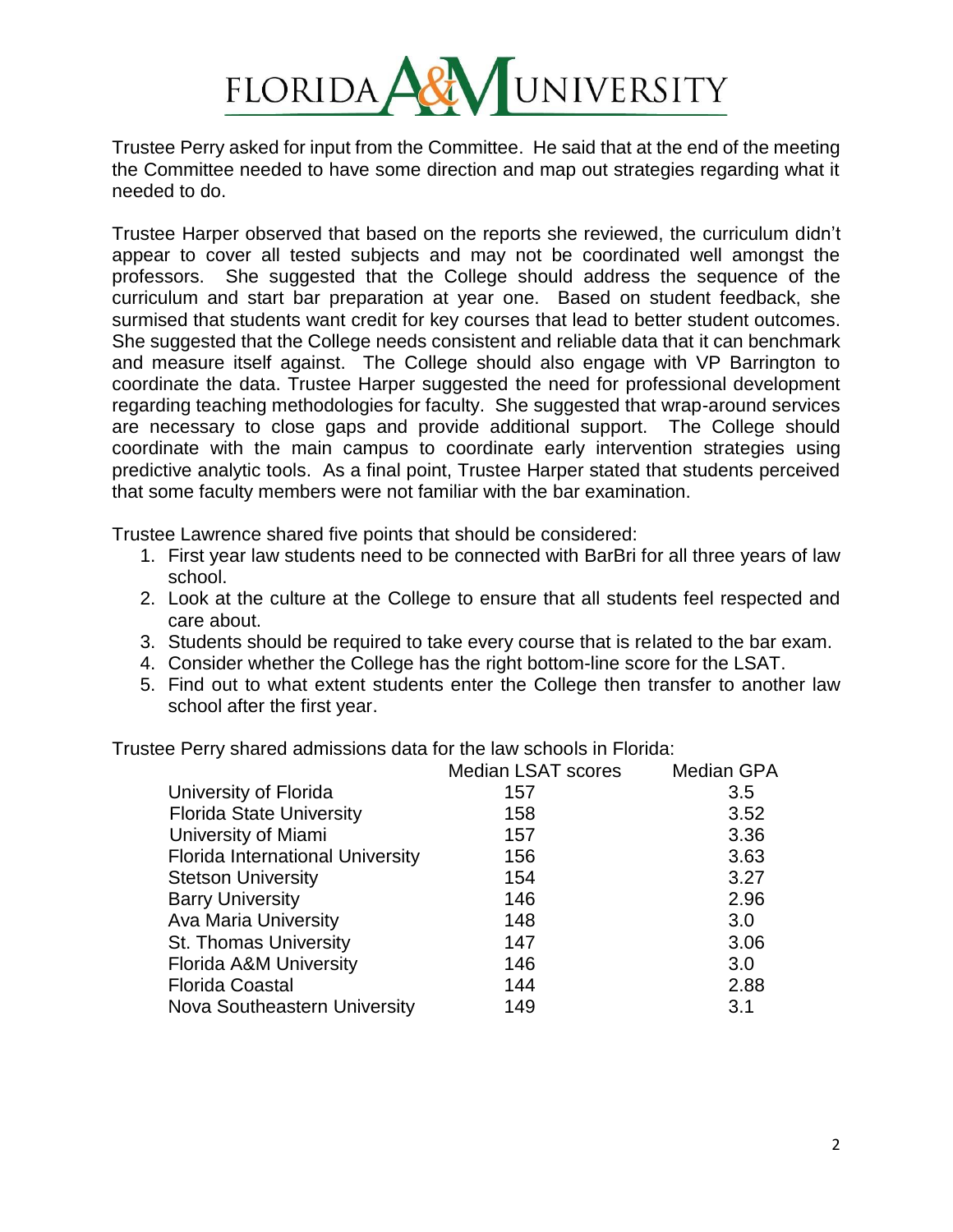

Trustee Lawrence asked for the minimum LSAT score required by FAMU College of Law. Dean Nikki Booth shared that in 2018 the minimum score for admission was 145, 2019 was 146 and now it's 146. She reported that an LSAT score of 144 requires a justification for admissions. As a follow-up, Trustee Lawrence asked to be provided the relationship between the LSAT score, GPA and bar passage rate. Dean Booth replied that the LSAT and GPA are predictors, but for FAMU students, the major predictor is the first year GPA. She indicted that bar preparation must start the first day students enter law school. The College commissioned BarBri to conduct a longitudinal study which showed that more intervention is needed at the end of the first year. She also shared that last year, the faculty was charged with revising and reviewing the curriculum. They also changed some non-credit earning courses to credit-earning.

Trustee Perry shared that the Committee needs to see what happened with several actions that the College indicated would be implemented. 1) hiring an academic planning for success advisor for students on probation and for course selection; 2) implementing a mandatory upper level exam for part-time second and third-year students. The exam measured the student's knowledge and analytical skills and also identified deficiencies; 3) implementing a small study program for first-year students meant to increase their interaction with faculty; 4) appointing a permanent director of the bar prep program; and 5) hiring additional staff and a permanent legal writing director.

Trustee Perry recognized Provost Edington to provide an update on next steps and strategies. Provost Edington expressed regrets for incoming Dean Keller, as she could not attend the meeting. He indicated that she has met with each committee member and that the meetings were very productive.

Provost Edington reminded the Committee he established a licensure passage rate task force to identify necessary actions and key steps, with the ultimate goal of having sustained levels of performance. He said that the task force identified some critical factors for student success:

- Foundational Skills Culture
- 
- 
- 
- 
- Faculty Pedagogy  **Program Leadership**
- Academic Support Clinical Experiences
- Curricula **Professional Development (faculty, staff,** students)

Provost Edington stated that the task force will provide a report to the Board at its June 2020 meeting, with specific recommendations regarding the College of Law, highlighting things that need to be enhanced and changed. He shared that the newly appointed dean has already had conversations with the administration and Dean Boothe. She is reviewing the three consultant reports regarding the College and is creating plans of action for her first 30, 60 and 90-days on the job. She plans to start in July 2020.